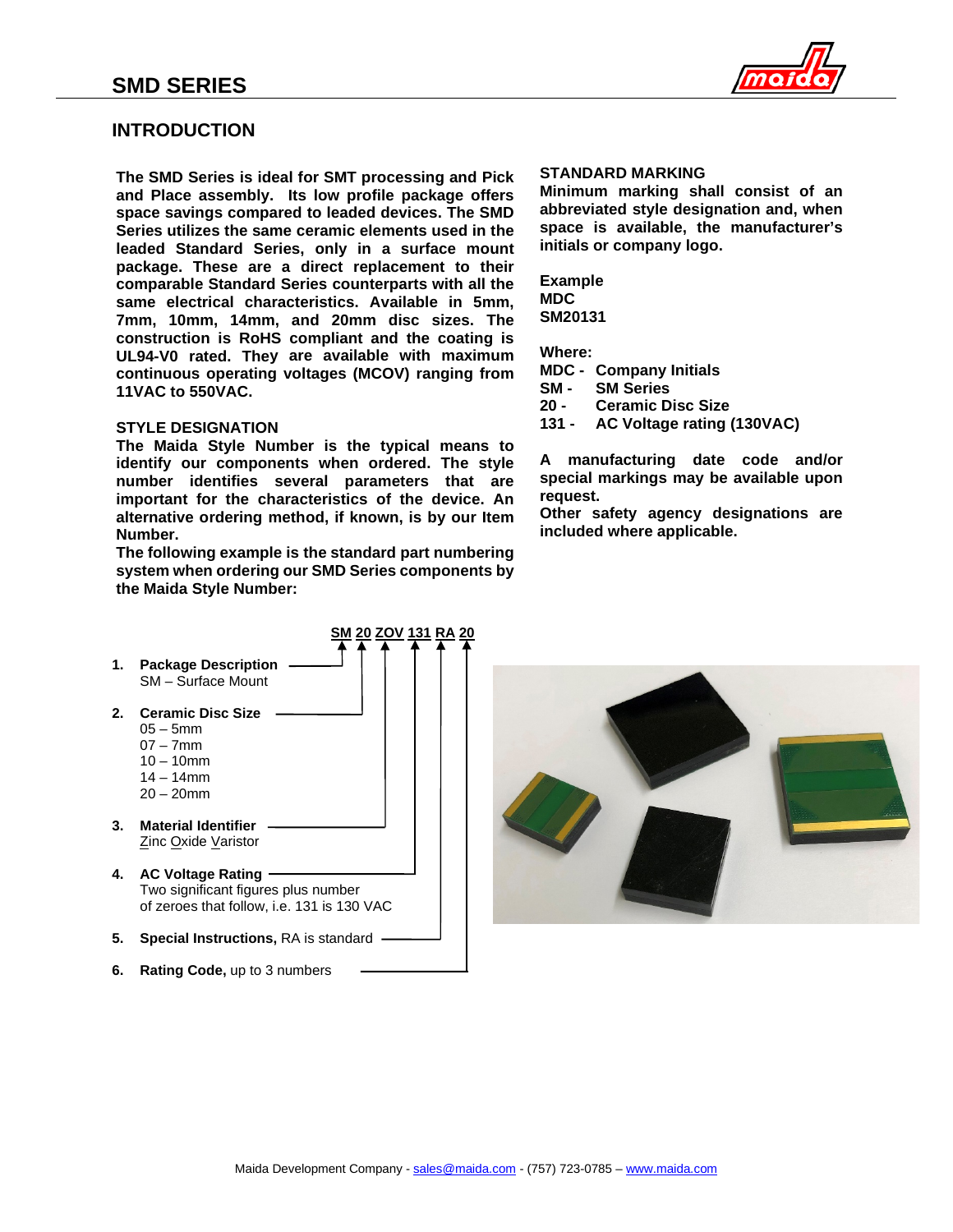## *SMD SERIES ELECTRICAL SPECIFICATIONS*

|                                  |                               |                  |        |  |   |                     |                    | <b>Maximum Ratings</b> |            |                |                |                         |                | <b>Electrical Characteristics</b> |                 |                 |                          |               |  |
|----------------------------------|-------------------------------|------------------|--------|--|---|---------------------|--------------------|------------------------|------------|----------------|----------------|-------------------------|----------------|-----------------------------------|-----------------|-----------------|--------------------------|---------------|--|
|                                  |                               |                  |        |  |   |                     |                    |                        | Continuous | Transient      |                |                         |                |                                   |                 | Max             |                          |               |  |
|                                  |                               | Recognitions     |        |  |   | Nominal             |                    |                        |            |                |                |                         | Peak           |                                   | Varistor        | Clamping        |                          | Typical       |  |
| Maida                            | To<br>Safety                  |                  |        |  |   | Ceramic             | Minimum            |                        | Applied    | Energy         |                |                         | Current        | Voltage                           |                 | Voltage         |                          | Cap.          |  |
| <b>Style</b>                     |                               |                  |        |  |   | <b>Disc</b>         | Marking            | Voltage                |            |                |                | $8 \times 20 \ \mu$ sec |                | @1 mA DC                          |                 | (@Test Current) |                          |               |  |
| Number                           |                               |                  | Agency |  |   | <b>Size</b>         |                    |                        |            | 10 x 1000      | 8 x 20         | # Pulses                |                |                                   |                 |                 |                          | 1 V rms       |  |
|                                  |                               | Standards        |        |  |   |                     |                    |                        |            | $\mu$ sec      | $\mu$ sec      | $\mathbf{1}$            | $\overline{2}$ | Vmin                              | Vmax            |                 | $(8 \times 20 \mu \sec)$ | @1kHz         |  |
|                                  | A                             | B                | CDE    |  | F | (mm)                |                    | (AC)                   | (DC)       | (J)            | (J)            | (A)                     | (A)            | (V)                               | (V)             | (V)             | (A)                      | (pF)          |  |
| SM05ZOV110RA00                   | X                             | X                |        |  |   | 5                   | SM05110            | 11                     | 14         | 0.6            | 0.6            | 250                     | 125            | 16                                | 20              | 40              | $\mathbf{1}$             | 2200          |  |
| SM07ZOV110RA01                   | X                             | X                |        |  |   | $\overline{7}$      | SM07110            | 11                     | 14         | 1.1            | 1.1            | 500                     | 250            | 16                                | 20              | 36              | 2.5                      | 3500          |  |
| SM10ZOV110RA02                   | X                             | X                |        |  |   | 10                  | SM10110            | 11                     | 14         | 2.6            | 2.6            | 1000                    | 500            | 16                                | 20              | 36              | 5                        | 7500          |  |
| SM14ZOV110RA04                   | X                             | X                |        |  |   | 14                  | SM14110            | 11                     | 14         | 5.2            | 5.2            | 2000                    | 1000           | 16                                | 20              | 36              | 10                       | 18000         |  |
| SM20ZOV110RA10<br>SM05ZOV140RA00 | X<br>X                        | X<br>X           |        |  |   | 20<br>5             | SM20110            | 11<br>14               | 14<br>18   | 13<br>0.7      | 13<br>0.7      | 3000<br>250             | 2000<br>125    | 16<br>20                          | 20<br>24        | 36<br>48        | 20<br>$\mathbf{1}$       | 37000<br>2000 |  |
| SM07ZOV140RA01                   | X                             | X                |        |  |   | $\overline{7}$      | SM05140<br>SM07140 | 14                     | 18         | 1.3            | 1.3            | 500                     | 250            | 20                                | 24              | 43              | 2.5                      | 2800          |  |
| SM10ZOV140RA02                   | X                             | X                |        |  |   | 10                  | SM10140            | 14                     | 18         | 3.2            | 3.2            | 1000                    | 500            | 20                                | 24              | 43              | 5                        | 6000          |  |
| SM14ZOV140RA04                   | X                             | X                |        |  |   | 14                  | SM14140            | 14                     | 18         | 6.3            | 6.3            | 2000                    | 1000           | 20                                | 24              | 43              | 10                       | 15000         |  |
| SM20ZOV140RA13                   | X                             | X                |        |  |   | 20                  | SM20140            | 14                     | 18         | 16             | 16             | 3000                    | 2000           | 20                                | 24              | 43              | 20                       | 30000         |  |
| SM05ZOV170RA00                   | X                             | X                |        |  |   | 5                   | SM05170            | 17                     | 22         | 0.9            | 0.9            | 250                     | 125            | 24                                | 30              | 60              | 1                        | 1600          |  |
| SM07ZOV170RA01                   | X                             | X                |        |  |   | $\overline{7}$      | SM07170            | 17                     | 22         | 1.6            | 1.6            | 500                     | 250            | 24                                | 30              | 53              | 2.5                      | 2000          |  |
| SM10ZOV170RA03                   | Χ                             |                  |        |  |   | 10                  | SM10170            | 17                     | 22         | 3.9            | 3.9            | 1000                    | 500            | 24                                | 30              | 53              | 5                        | 4000          |  |
| SM14ZOV170RA05                   | X                             | X                |        |  |   | 14                  | SM14170            | 17                     | 22         | 7.8            | 7.8            | 2000                    | 1000           | 24                                | 30              | 53              | 10                       | 10000         |  |
| SM20ZOV170RA15                   | X                             | X                |        |  |   | 20                  | SM20170            | 17                     | 22         | 19             | 19             | 3000                    | 2000           | 24                                | 30              | 53              | 20                       | 22000         |  |
| SM05ZOV200RA00                   | X                             | X                |        |  |   | 5                   | SM05200            | 20                     | 26         | 1.1            | 1.1            | 250                     | 125            | 30                                | 36              | 73              | $\mathbf{1}$             | 1675          |  |
| SM07ZOV200RA01                   | $\overline{\mathsf{x}}$       | X                |        |  |   | $\overline{7}$      | SM07200            | 20                     | 26         | $\overline{2}$ | $\overline{2}$ | 500                     | 250            | 30                                | 36              | 65              | 2.5                      | 3614          |  |
| SM10ZOV200RA03                   | X                             | X                |        |  |   | 10                  | SM10200            | 20                     | 26         | 4.8            | 4.8            | 1000                    | 500            | 30                                | 36              | 65              | 5                        | 6655          |  |
| SM14ZOV200RA06                   | X                             | X                |        |  |   | 14                  | SM14200            | 20                     | 26         | 9.5            | 9.5            | 2000                    | 1000           | 30                                | 36              | 65              | 10                       | 14447         |  |
| SM20ZOV200RA20                   | X                             | X                |        |  |   | 20                  | SM20200            | 20                     | 26         | 24             | 24             | 3000                    | 2000           | 30                                | 36              | 65              | 20                       | 33064         |  |
| SM05ZOV250RA01                   | X                             | X                |        |  |   | 5                   | SM05250            | 25                     | 31         | 1.2            | 1.2            | 250                     | 125            | 35                                | 43              | 86              | $\mathbf{1}$             | 1417          |  |
| SM07ZOV250RA02                   | X                             | X                |        |  |   | $\overline{7}$      | SM07250            | 25                     | 31         | 2.4            | 2.4            | 500                     | 250            | 35                                | 43              | 77              | 2.5                      | 3058          |  |
| SM10ZOV250RA04<br>SM14ZOV250RA07 | Χ<br>X                        | X<br>X           |        |  |   | 10<br>14            | SM10250            | 25<br>25               | 31<br>31   | 5.6<br>11      | 5.6<br>11      | 1000<br>2000            | 500<br>1000    | 35<br>35                          | 43<br>43        | 77<br>77        | 5<br>10                  | 5632<br>12225 |  |
| SM20ZOV250RA24                   | X                             | X                |        |  |   | 20                  | SM14250            |                        | 31         | 28             | 28             | 3000                    |                |                                   | 43              | 77              | 20                       | 27977         |  |
| SM05ZOV300RA01                   | X                             | X                |        |  |   | 5                   | SM20250<br>SM05300 | 25<br>30               | 38         | 1.5            | 1.5            | 250                     | 2000<br>125    | 35<br>42                          | 52              | 99              | $\mathbf{1}$             | 1176          |  |
| SM07ZOV300RA02                   | X                             | X                |        |  |   | $\overline{7}$      | SM07300            | 30                     | 38         | 2.8            | 2.8            | 500                     | 250            | 42                                | 52              | 93              | 2.5                      | 2537          |  |
| SM10ZOV300RA05                   | X                             | X                |        |  |   | 10                  | SM10300            | 30                     | 38         | 6.8            | 6.8            | 1000                    | 500            | 42                                | 52              | 93              | 5                        | 4673          |  |
| SM14ZOV300RA09                   | X                             | X                |        |  |   | 14                  | SM14300            | 30                     | 38         | 14             | 14             | 2000                    | 1000           | 42                                | 52              | 93              | 10                       | 10144         |  |
| SM20ZOV300RA30                   | X                             | X                |        |  |   | 20                  | SM20300            | 30                     | 38         | 34             | 34             | 3000                    | 2000           | 42                                | 52              | 93              | 20                       | 23215         |  |
| SM05ZOV350RA01                   | X                             | X                |        |  |   | 5                   | SM05350            | 35                     | 45         | 1.8            | 1.8            | 250                     | 125            | 50                                | 62              | 117             | 1                        | 987           |  |
| SM07ZOV350RA02                   | X                             | X                |        |  |   | $\overline{7}$      | SM07350            | 35                     | 45         | 3.4            | 3.4            | 500                     | 250            | 50                                | 62              | 110             | 2.5                      | 2130          |  |
| SM10ZOV350RA06                   | X                             | X                |        |  |   | 10                  | SM10350            | 35                     | 45         | 8.1            | 8.1            | 1000                    | 500            | 50                                | 62              | 110             | 5                        | 3922          |  |
| SM14ZOV350RA10                   | X                             | X                |        |  |   | 14                  | SM14350            | 35                     | 45         | 16             | 16             | 2000                    | 1000           | 50                                | 62              | 110             | 10                       | 8514          |  |
| SM20ZOV350RA35                   | Χ                             | X                |        |  |   | 20                  | SM20350            | 35                     | 45         | 41             | 41             | 3000                    | 2000           | 50                                | 62              | 110             | 20                       | 19484         |  |
| SM05ZOV400RA01                   | X                             | X                |        |  |   | 5                   | SM05400            | 40                     | 56         | 2.2            | 2.2            | 250                     | 125            | 61                                | $\overline{75}$ | 138             | $\mathbf{1}$             | 438           |  |
| SM07ZOV400RA03                   | X                             | X                |        |  |   | $\overline{7}$      | SM07400            | 40                     | 56         | 5.2            | 5.2            | 500                     | 250            | 61                                | 75              | 135             | 2.5                      | 945           |  |
| SM10ZOV400RA07                   | X                             | X                |        |  |   | 10                  | SM10400            | 40                     | 56         | 13             | 13             | 1000                    | 500            | 61                                | 75              | 135             | 5                        | 1627          |  |
| SM14ZOV400RA12                   | X                             | X                |        |  |   | 14                  | SM14400            | 40                     | 56         | 20             | 20             | 2000                    | 1000           | 61                                | 75              | 135             | 10                       | 3285          |  |
| SM20ZOV400RA40                   | X                             | X                |        |  |   | 20                  | SM20400            | 40                     | 56         | 49             | 49             | 3000                    | 2000           | 61                                | 75              | 135             | 20                       | 7517          |  |
| SM05ZOV500RA01                   | X                             | X                |        |  |   | 5                   | SM05500            | 50                     | 66         | 3.5            | 3.5            | 800                     | 600            | 74                                | 90              | 163             | 5                        | 364           |  |
| SM07ZOV500RA02                   | X                             | ᠈                |        |  |   | $\overline{7}$      | SM07500            | 50                     | 66         | 7              | 7              | 1750                    | 1250           | 74                                | 90              | 157             | 10                       | 767           |  |
| SM10ZOV500RA03                   | X                             | X                |        |  |   | 10                  | SM10500            | 50                     | 66         | 14             | 14             | 3500                    | 2500           | 74                                | 90              | 147             | 25                       | 1375          |  |
| SM14ZOV500RA06                   | XI X<br>X                     | $\times$         |        |  |   | 14                  | SM14500            | 50                     | 66         | 28             | 28             | 6000                    | 5000           | 74                                | 90              | 147             | 50                       | 2829          |  |
| SM20ZOV500RA42                   |                               |                  |        |  |   | 20                  | SM20500            | 50                     | 66         | 56             | 56             | 10000                   | 7000           | 74                                | 90              | 147             | 100                      | 5041          |  |
| SM05ZOV600RA01<br>SM07ZOV600RA02 | X<br>X                        | ΙX<br>X          |        |  |   | 5<br>$\overline{7}$ | SM05600<br>SM07600 | 60<br>60               | 81<br>81   | 4.5<br>9       | 4.5<br>9       | 800<br>1750             | 600<br>1250    | 90<br>90                          | 110<br>110      | 190<br>180      | 5<br>10                  | 299<br>629    |  |
| SM10ZOV600RA03                   | X                             | X                |        |  |   | 10                  | SM10600            | 60                     | 81         | 18             | 18             | 3500                    | 2500           | 90                                | 110             | 175             | 25                       | 1128          |  |
| SM14ZOV600RA06                   | X                             | $\times$         |        |  |   | 14                  | SM14600            | 60                     | 81         | 36             | 36             | 6000                    | 5000           | 90                                | 110             | 175             | 50                       | 2319          |  |
| SM20ZOV600RA45                   |                               | X X              |        |  |   | 20                  | SM20600            | 60                     | 81         | 72             | 72             | 10000                   | 7000           | 90                                | 110             | 175             | 100                      | 5264          |  |
| SM05ZOV750RA01                   | X                             | ΙX.              |        |  |   | 5                   | SM05750            | 75                     | 102        | 5.5            | 5.5            | 800                     | 600            | 108                               | 132             | 220             | 5                        | 249           |  |
| SM07ZOV750RA02                   | $\overline{X}$ $\overline{X}$ |                  |        |  |   | $\overline{7}$      | SM07750            | 75                     | 102        | 11             | 11             | 1750                    | 1250           | 108                               | 132             | 220             | 10                       | 524           |  |
| SM10ZOV750RA03                   | X                             | Χ                |        |  |   | 10                  | SM10750            | 75                     | 102        | 22             | 22             | 3500                    | 2500           | 108                               | 132             | 210             | 25                       | 940           |  |
| SM14ZOV750RA06                   | X                             | X                |        |  |   | 14                  | SM14750            | 75                     | 102        | 44             | 44             | 6000                    | 5000           | 108                               | 132             | 210             | 50                       | 1933          |  |
| SM20ZOV750RA55                   | X                             | X                |        |  |   | 20                  | SM20750            | 75                     | 102        | 88             | 88             | 10000                   | 7000           | 108                               | 132             | 210             | 100                      | 4387          |  |
| SM05ZOV950RA01                   |                               | XX               |        |  |   | 5                   | SM05950            | 95                     | 127        | 6.6            | 6.6            | 800                     | 600            | 135                               | 165             | 240             | 5                        | 118           |  |
| SM07ZOV950RA02                   |                               | X X              |        |  |   | $\overline{7}$      | SM07950            | 95                     | 127        | 13             | 13             | 1750                    | 1250           | 135                               | 165             | 255             | 10                       | 255           |  |
| SM10ZOV950RA03                   | X                             | $\times$         |        |  |   | 10                  | SM10950            | 95                     | 127        | 25             | 25             | 3500                    | 2500           | 135                               | 165             | 255             | 25                       | 469           |  |
| SM14ZOV950RA06                   |                               | $X$ $X$          |        |  |   | 14                  | SM14950            | 95                     | 127        | 53             | 53             | 6000                    | 5000           | 135                               | 165             | 255             | 50                       | 1019          |  |
| SM20ZOV950RA65                   | X                             | $\boldsymbol{X}$ |        |  |   | 20                  | SM20950            | 95                     | 127        | 106            | 106            | 10000                   | 7000           | 135                               | 165             | 255             | 100                      | 2331          |  |
| SM05ZOV121RA02                   | $\times$                      | X                |        |  |   | $\sqrt{5}$          | SM05121            | 120                    | 160        | 8              | 8              | 800                     | 600            | 170                               | 207             | 310             | 5                        | 118           |  |
| SM07ZOV121RA03<br>SM10ZOV121RA04 | X                             | Χ<br>XX          |        |  |   | 7<br>10             | SM07121            | 120<br>120             | 160<br>160 | 16<br>33       | 16<br>33       | 1750<br>3500            | 1250<br>2500   | 170<br>170                        | 207<br>207      | 320<br>320      | 10<br>25                 | 255<br>469    |  |
| SM14ZOV121RA09                   | X                             | Χ                |        |  |   | 14                  | SM10121<br>SM14121 | 120                    | 160        | 52             | 52             | 6000                    | 5000           | 170                               | 207             | 320             | 50                       | 1019          |  |
| SM20ZOV121RA20                   | X                             | X                |        |  |   | 20                  | SM20121            | 120                    | 160        | 130            | 130            | 10000                   | 7000           | 170                               | 207             | 320             | 100                      | 2331          |  |
| SM05ZOV131RA02                   | X                             | $\times$         |        |  |   | 5                   | SM05131            | 130                    | 175        | 8.5            | 8.5            | 800                     | 600            | 184                               | 224             | 350             | 5                        | 116           |  |
| SM07ZOV131RA03                   | X                             | $\times$         |        |  |   | $\overline{7}$      | SM07131            | 130                    | 175        | 17.5           | 17.5           | 1750                    | 1250           | 184                               | 224             | 340             | 10                       | 250           |  |
| SM10ZOV131RA04                   |                               | X X              |        |  |   | 10                  | SM10131            | 130                    | 175        | 45             | 45             | 3500                    | 2500           | 184                               | 224             | 340             | 25                       | 438           |  |
| SM14ZOV131RA09                   |                               | X X              |        |  |   | 14                  | SM14131            | 130                    | 175        | 70             | 70             | 6500                    | 5000           | 184                               | 224             | 340             | 50                       | 890           |  |
| SM20ZOV131RA20                   |                               | $\times x$       |        |  |   | 20                  | SM20131            | 130                    | 175        | 150            | 150            | 12000                   | 9000           | 184                               | 224             | 340             | 100                      | 2001          |  |
|                                  |                               |                  |        |  |   |                     |                    |                        |            |                |                |                         |                |                                   |                 |                 |                          |               |  |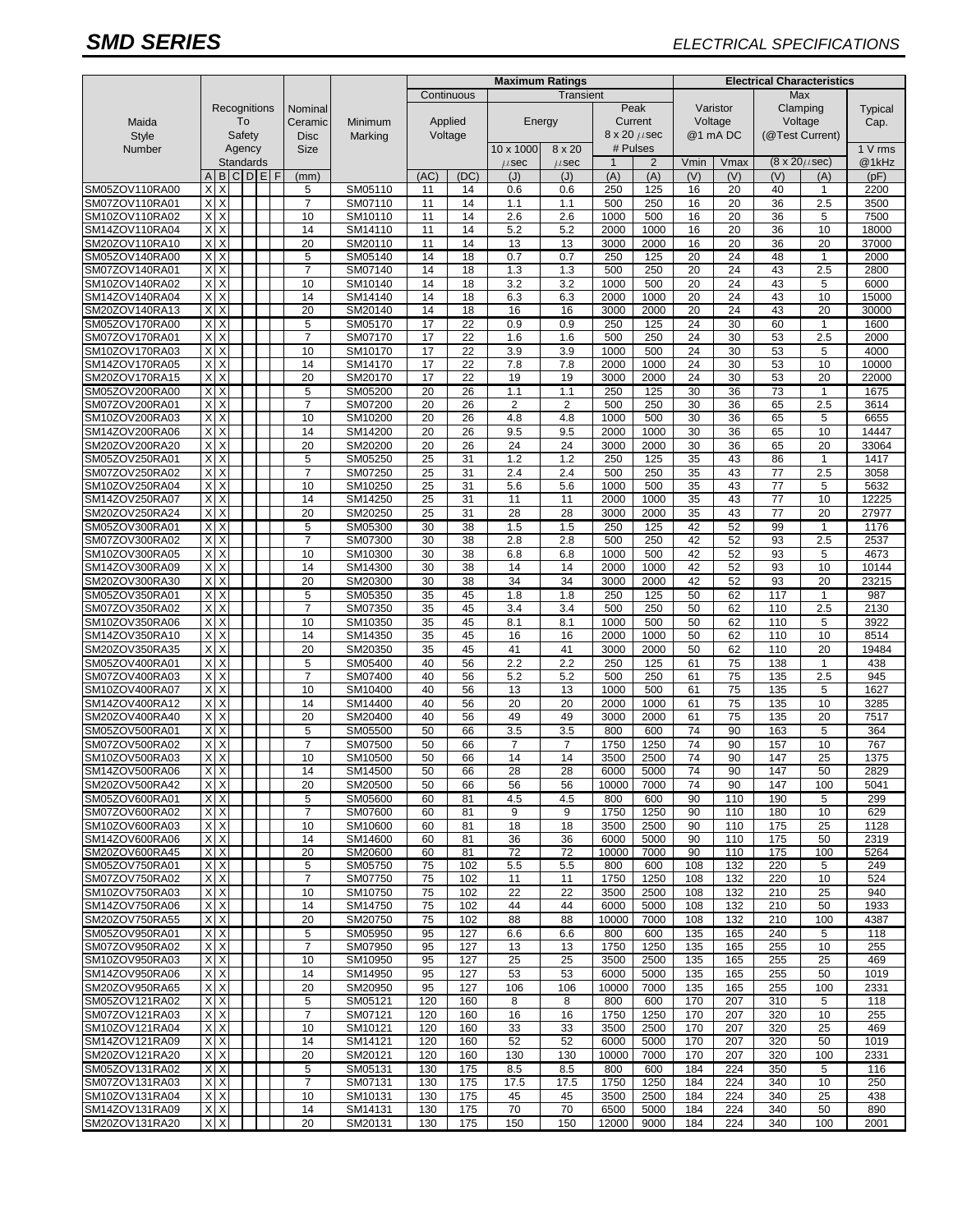# *SMD SERIES ELECTRICAL SPECIFICATIONS*

|                                   |                         |                           |  |             |             |                         | <b>Maximum Ratings</b> |                    |                    |             |            |                         | <b>Electrical Characteristics</b> |                     |                 |                 |              |                          |             |
|-----------------------------------|-------------------------|---------------------------|--|-------------|-------------|-------------------------|------------------------|--------------------|--------------------|-------------|------------|-------------------------|-----------------------------------|---------------------|-----------------|-----------------|--------------|--------------------------|-------------|
|                                   |                         |                           |  |             |             | Continuous<br>Transient |                        |                    |                    |             |            |                         |                                   |                     | <b>Max</b>      |                 |              |                          |             |
|                                   | Recognitions<br>To      |                           |  | Nominal     |             |                         |                        |                    |                    |             | Peak       |                         | Varistor                          | Clamping<br>Voltage |                 | Typical<br>Cap. |              |                          |             |
| Maida                             |                         |                           |  |             |             |                         | Ceramic                | Minimum            | Applied<br>Voltage |             |            | Energy                  |                                   |                     |                 |                 | Current      | Voltage<br>@1 mA DC      |             |
| <b>Style</b>                      |                         | Safety                    |  |             | <b>Disc</b> | Marking                 |                        |                    |                    |             |            | $8 \times 20 \ \mu$ sec |                                   |                     | (@Test Current) |                 |              |                          |             |
| Number                            | Agency<br>Standards     |                           |  | <b>Size</b> |             |                         |                        | 10 x 1000          | 8 x 20             |             | # Pulses   |                         |                                   |                     |                 | 1 V rms         |              |                          |             |
|                                   |                         |                           |  |             |             |                         |                        |                    |                    |             | $\mu$ sec  | $\mu$ sec               | $\mathbf{1}$                      | $\overline{2}$      | Vmin            | Vmax            |              | $(8 \times 20 \mu \sec)$ | @1kHz       |
| SM05ZOV141RA02                    | $\overline{A}$<br>X     | B<br>X                    |  |             | CDEF        |                         | (mm)<br>5              | SM05141            | (AC)<br>140        | (DC)<br>180 | (J)<br>9   | (J)<br>9                | (A)<br>800                        | (A)<br>600          | (V)<br>198      | (V)<br>242      | (V)<br>380   | (A)<br>5                 | (pF)<br>111 |
| SM07ZOV141RA03                    | Χ                       | X                         |  |             |             |                         | $\overline{7}$         | SM07141            | 140                | 180         | 20         | 20                      | 1750                              | 1250                | 198             | 242             | 360          | 10                       | 232         |
| SM10ZOV141RA04                    | X                       | $\times$                  |  |             |             |                         | 10                     | SM10141            | 140                | 180         | 50         | 50                      | 3500                              | 2500                | 198             | 242             | 360          | 25                       | 407         |
| SM14ZOV141RA09                    | Χ                       | X                         |  |             |             |                         | 14                     | SM14141            | 140                | 180         | 78         | 78                      | 6500                              | 5000                | 198             | 242             | 360          | 50                       | 825         |
| SM20ZOV141RA20                    | X                       | X                         |  |             |             |                         | 20                     | SM20141            | 140                | 180         | 160        | 160                     | 12000                             | 9000                | 198             | 242             | 360          | 100                      | 1855        |
| SM05ZOV151RA02                    | X                       | Х                         |  |             |             |                         | 5                      | SM05151            | 150                | 200         | 10.5       | 10.5                    | 800                               | 600                 | 212             | 259             | 430          | 5                        | 101         |
| SM07ZOV151RA03<br>SM10ZOV151RA04  | X<br>Χ                  | X<br>X                    |  |             |             |                         | 7<br>10                | SM07151<br>SM10151 | 150<br>150         | 200<br>200  | 21<br>55   | 21<br>55                | 1750<br>3500                      | 1250<br>2500        | 212<br>212      | 259<br>259      | 395<br>395   | 10<br>25                 | 212<br>373  |
| SM14ZOV151RA09                    | X                       | X                         |  |             |             |                         | 14                     | SM14151            | 150                | 200         | 84         | 84                      | 6500                              | 5000                | 212             | 259             | 395          | 50                       | 756         |
| SM20ZOV151RA20                    | X                       | X                         |  |             |             |                         | 20                     | SM20151            | 150                | 200         | 170        | 170                     | 12000                             | 9000                | 212             | 259             | 395          | 100                      | 1701        |
| SM05ZOV181RA02                    | $\overline{\mathsf{x}}$ | X                         |  |             |             |                         | 5                      | SM05181            | 180                | 230         | 11         | 11                      | 800                               | 600                 | 255             | 311             | 510          | 5                        | 87          |
| SM07ZOV181RA03                    | X                       | X                         |  |             |             |                         | $\overline{7}$         | SM07181            | 180                | 230         | 24         | 24                      | 1750                              | 1250                | 255             | 311             | 445          | 10                       | 182         |
| SM10ZOV181RA04                    | X                       | X                         |  |             |             |                         | 10                     | SM10181            | 180                | 230         | 60         | 60                      | 3500                              | 2500                | 255             | 311             | 465          | 25                       | 319         |
| SM14ZOV181RA09                    | X<br>X                  | X<br>X                    |  |             |             |                         | 14                     | SM14181            | 180                | 230         | 100        | 100                     | 6000                              | 5000                | 255             | 311             | 465          | 50                       | 648         |
| SM20ZOV181RA20<br>SM05ZOV211RA07  | X                       | X                         |  |             |             |                         | 20<br>5                | SM20181<br>SM05211 | 180<br>210         | 230<br>270  | 190<br>13  | 190<br>13               | 10000<br>800                      | 7000<br>600         | 255<br>297      | 311<br>363      | 465<br>545   | 100<br>5                 | 1458<br>74  |
| SM07ZOV211RA18                    | Χ                       | X                         |  |             |             |                         | 7                      | SM07211            | 210                | 270         | 28         | 28                      | 1750                              | 1250                | 297             | 363             | 545          | 10                       | 154         |
| SM10ZOV211RA30                    | X                       | X                         |  |             |             |                         | 10                     | SM10211            | 210                | 270         | 58         | 58                      | 3500                              | 2500                | 297             | 363             | 545          | 25                       | 271         |
| SM14ZOV211RA65                    | Χ                       | X                         |  |             |             |                         | 14                     | SM14211            | 210                | 270         | 120        | 120                     | 6000                              | 4500                | 297             | 363             | 545          | 50                       | 550         |
| SM20ZOV211RA110                   | X                       | X                         |  |             |             |                         | 20                     | SM20211            | 210                | 270         | 230        | 230                     | 10000                             | 6500                | 297             | 363             | 545          | 100                      | 1237        |
| SM05ZOV231RA08                    | X                       | X                         |  |             |             |                         | 5<br>$\overline{7}$    | SM05231            | 230                | 300         | 16         | 16                      | 800                               | 600                 | 326             | 397             | 595          | 5<br>10                  | 68          |
| SM07ZOV231RA20<br>SM10ZOV231RA35  | X<br>Χ                  | X<br>X                    |  |             |             |                         | 10                     | SM07231<br>SM10231 | 230<br>230         | 300<br>300  | 32<br>65   | $\overline{32}$<br>65   | 1750<br>3500                      | 1250<br>2500        | 326<br>326      | 397<br>397      | 595<br>595   | 25                       | 141<br>248  |
| SM14ZOV231RA70                    | Χ                       | X                         |  |             |             |                         | 14                     | SM14231            | 230                | 300         | 135        | 135                     | 6000                              | 4500                | 326             | 397             | 595          | 50                       | 504         |
| SM20ZOV231RA115                   | X                       | X                         |  |             |             |                         | 20                     | SM20231            | 230                | 300         | 270        | 270                     | 10000                             | 6500                | 326             | 397             | 595          | 100                      | 1134        |
| SM05ZOV251RA08                    | X                       | Χ                         |  |             |             |                         | 5                      | SM05251            | 250                | 330         | 17         | 17                      | 800                               | 600                 | 354             | 432             | 675          | 5                        | 62          |
| SM07ZOV251RA21                    | X                       | X                         |  |             |             |                         | 7                      | SM07251            | 250                | 330         | 35         | 35                      | 1750                              | 1250                | 354             | 432             | 650          | 10                       | 131         |
| SM10ZOV251RA40                    | Χ                       | X                         |  |             |             |                         | 10                     | SM10251            | 250                | 330         | 70         | 70                      | 3500                              | 2500                | 354             | 432             | 650          | 25                       | 229         |
| SM14ZOV251RA72<br>SM20ZOV251RA130 | X<br>X                  | X<br>X                    |  |             |             |                         | 14<br>20               | SM14251<br>SM20251 | 250<br>250         | 330<br>330  | 145<br>300 | 145<br>300              | 6000<br>10000                     | 4500<br>6500        | 354<br>354      | 432<br>432      | 650<br>650   | 50<br>100                | 465<br>1047 |
| SM05ZOV271RA09                    | X                       | X                         |  |             |             |                         | 5                      | SM05271            | 270                | 360         | 20         | 20                      | 800                               | 600                 | 382             | 466             | 740          | 5                        | 58          |
| SM07ZOV271RA23                    | Χ                       | X                         |  |             |             |                         | 7                      | SM07271            | 270                | 360         | 40         | 40                      | 1750                              | 1250                | 382             | 466             | 710          | 10                       | 121         |
| SM10ZOV271RA43                    | X                       | X                         |  |             |             |                         | 10                     | SM10271            | 270                | 360         | 80         | 80                      | 3500                              | 2500                | 382             | 466             | 710          | 25                       | 213         |
| SM14ZOV271RA75                    | Χ                       | X                         |  |             |             |                         | 14                     | SM14271            | 270                | 360         | 160        | 160                     | 6000                              | 4500                | 382             | 466             | 710          | 50                       | 432         |
| SM20ZOV271RA140                   | X                       | X                         |  |             |             |                         | 20                     | SM20271            | 270                | 360         | 325        | 325                     | 10000                             | 6500                | 382             | 466             | 710          | 100                      | 972         |
| SM05ZOV301RA10                    | X<br>X                  | X<br>X                    |  |             |             |                         | 5<br>$\overline{7}$    | SM05301            | 300                | 390         | 21         | 21                      | 800                               | 600                 | 425             | 518             | 810          | 5                        | 52          |
| SM07ZOV301RA25<br>SM10ZOV301RA45  | X                       | X                         |  |             |             |                         | 10                     | SM07301<br>SM10301 | 300<br>300         | 390<br>390  | 42<br>85   | 42<br>85                | 1750<br>3500                      | 1250<br>2500        | 425<br>425      | 518<br>518      | 790<br>790   | 10<br>25                 | 108<br>190  |
| SM14ZOV301RA80                    | Χ                       | X                         |  |             |             |                         | 14                     | SM14301            | 300                | 390         | 175        | 175                     | 6000                              | 4500                | 425             | 518             | 790          | 50                       | 386         |
| SM20ZOV301RA150                   | X                       | X                         |  |             |             |                         | 20                     | SM20301            | 300                | 390         | 350        | 350                     | 10000                             | 6500                | 425             | 518             | 790          | 100                      | 869         |
| SM05ZOV321RA11                    | Х                       | X                         |  |             |             |                         | 5                      | SM05321            | 320                | 420         | 21         | 21                      | 800                               | 600                 | 453             | 553             | 850          | 5                        | 49          |
| SM07ZOV321RA27                    | Χ                       | X                         |  |             |             |                         | 7                      | SM07321            | 320                | 420         | 46         | 46                      | 1750                              | 1250                | 453             | 553             | 850          | 10                       | 102         |
| SM10ZOV321RA45                    |                         | $X$ $X$<br>$X$ $X$        |  |             |             |                         | 10                     | SM10321            | 320                | 420         | 92         | 92                      | 3500                              | 2500                | 453             | 553             | 850          | 25                       | 179         |
| SM14ZOV321RA90<br>SM20ZOV321RA160 |                         | X X                       |  |             |             |                         | 14<br>20               | SM14321<br>SM20231 | 320<br>320         | 420<br>420  | 190<br>385 | 190<br>385              | 6000<br>10000                     | 4500<br>6500        | 453<br>453      | 553<br>553      | 850<br>850   | 50<br>100                | 363<br>816  |
| SM05ZOV361RA12                    |                         | X X                       |  |             |             |                         | 5                      | SM05361            | 360                | 470         | 22         | 22                      | 800                               | 600                 | 522             | 638             | 960          | 5                        | 48          |
| SM07ZOV361RA28                    |                         | X X                       |  |             |             |                         | $\overline{7}$         | SM07361            | 360                | 470         | 47         | 47                      | 1750                              | 1250                | 522             | 638             | 960          | 10                       | 90          |
| SM10ZOV361RA45                    |                         | X X                       |  |             |             |                         | 10                     | SM10361            | 360                | 470         | 97         | 97                      | 3500                              | 2500                | 522             | 638             | 960          | 25                       | 154         |
| SM14ZOV361RA85                    |                         | X X                       |  |             |             |                         | 14                     | SM14361            | 360                | 470         | 205        | 205                     | 6000                              | 4500                | 522             | 638             | 960          | 50                       | 313         |
| SM20ZOV361RA160                   |                         | X X                       |  |             |             |                         | 20                     | SM20361            | 360                | 470         | 410        | 410                     | 10000                             | 6500                | 522             | 638             | 960          | 100                      | 704         |
| SM05ZOV391RA13<br>SM07ZOV391RA29  | X                       | XX<br>$\times$            |  |             |             |                         | 5<br>$\overline{7}$    | SM05391<br>SM07391 | 390<br>390         | 500<br>500  | 25<br>51   | 25<br>51                | 800<br>1750                       | 600<br>1250         | 552<br>552      | 674<br>674      | 1040<br>1040 | 5<br>10                  | 46<br>85    |
| SM10ZOV391RA45                    |                         | XX                        |  |             |             |                         | 10                     | SM10391            | 390                | 500         | 107        | 107                     | 3500                              | 2500                | 552             | 674             | 1025         | 25                       | 146         |
| SM14ZOV391RA85                    | Х                       | $\times$                  |  |             |             |                         | 14                     | SM14391            | 390                | 500         | 215        | 215                     | 6000                              | 4500                | 552             | 674             | 1025         | 50                       | 297         |
| SM20ZOV391RA150                   |                         | $X$ $X$                   |  |             |             |                         | 20                     | SM20391            | 390                | 500         | 420        | 420                     | 10000                             | 6500                | 552             | 674             | 1025         | 100                      | 667         |
| SM05ZOV421RA14                    |                         | XX                        |  |             |             |                         | 5                      | SM05421            | 420                | 560         | 26         | 26                      | 800                               | 600                 | 594             | 725             | 1130         | 5                        | 37          |
| SM07ZOV421RA30                    |                         | $X$ $X$                   |  |             |             |                         | 7                      | SM07421            | 420                | 560         | 57         | 57                      | 1750                              | 1250                | 594             | 725             | 1120         | 10                       | 79          |
| SM10ZOV421RA45                    |                         | $X$ $X$<br>$\overline{x}$ |  |             |             |                         | 10                     | SM10421            | 420                | 560         | 110        | 110                     | 3500                              | 2500                | 594             | 725             | 1120         | 25                       | 136         |
| SM14ZOV421RA90<br>SM20ZOV421RA160 |                         | X X                       |  |             |             |                         | 14<br>20               | SM14421<br>SM20421 | 420<br>420         | 560<br>560  | 225<br>430 | 225<br>430              | 6000<br>10000                     | 4500<br>6500        | 594<br>594      | 725<br>725      | 1120<br>1120 | 50<br>100                | 275<br>618  |
| SM05ZOV461RA16                    |                         | XX                        |  |             |             |                         | 5                      | SM05461            | 460                | 615         | 28         | 28                      | 800                               | 600                 | 651             | 795             | 1280         | 5                        | 39          |
| SM07ZOV461RA33                    |                         | X X                       |  |             |             |                         | $\overline{7}$         | SM07461            | 460                | 615         | 63         | 63                      | 1750                              | 1250                | 651             | 795             | 1280         | 10                       | 77          |
| SM10ZOV461RA50                    |                         | XX                        |  |             |             |                         | 10                     | SM10461            | 460                | 615         | 115        | 115                     | 3500                              | 2500                | 651             | 795             | 1240         | 25                       | 124         |
| SM14ZOV461RA100                   |                         | XX                        |  |             |             |                         | 14                     | SM14461            | 460                | 615         | 230        | 230                     | 6000                              | 4500                | 651             | 795             | 1240         | 50                       | 251         |
| SM20ZOV461RA175                   |                         | XX                        |  |             |             |                         | 20                     | SM20461            | 460                | 615         | 450        | 450                     | 10000                             | 6500                | 651             | 795             | 1240         | 100                      | 565         |
| SM05ZOV481RA18                    |                         | XX<br>$\times$            |  |             |             |                         | 5                      | SM05481            | 480                | 640         | 30         | 30                      | 800                               | 600                 | 679             | 829             | 1320         | 5                        | 37          |
| SM07ZOV481RA35<br>SM10ZOV481RA50  | X                       | $X$ $X$                   |  |             |             |                         | 7<br>10                | SM07481<br>SM10481 | 480<br>480         | 640<br>640  | 66<br>120  | 66<br>120               | 1750<br>3500                      | 1250<br>2500        | 679<br>679      | 829<br>829      | 1320<br>1300 | 10<br>25                 | 70<br>119   |
| SM14ZOV481RA105                   | X                       | $\times$                  |  |             |             |                         | 14                     | SM14481            | 480                | 640         | 235        | 235                     | 6000                              | 4500                | 679             | 829             | 1300         | 50                       | 242         |
| SM20ZOV481RA180                   |                         | $X$ $X$                   |  |             |             |                         | 20                     | SM20481            | 480                | 640         | 460        | 460                     | 10000                             | 6500                | 679             | 829             | 1300         | 100                      | 544         |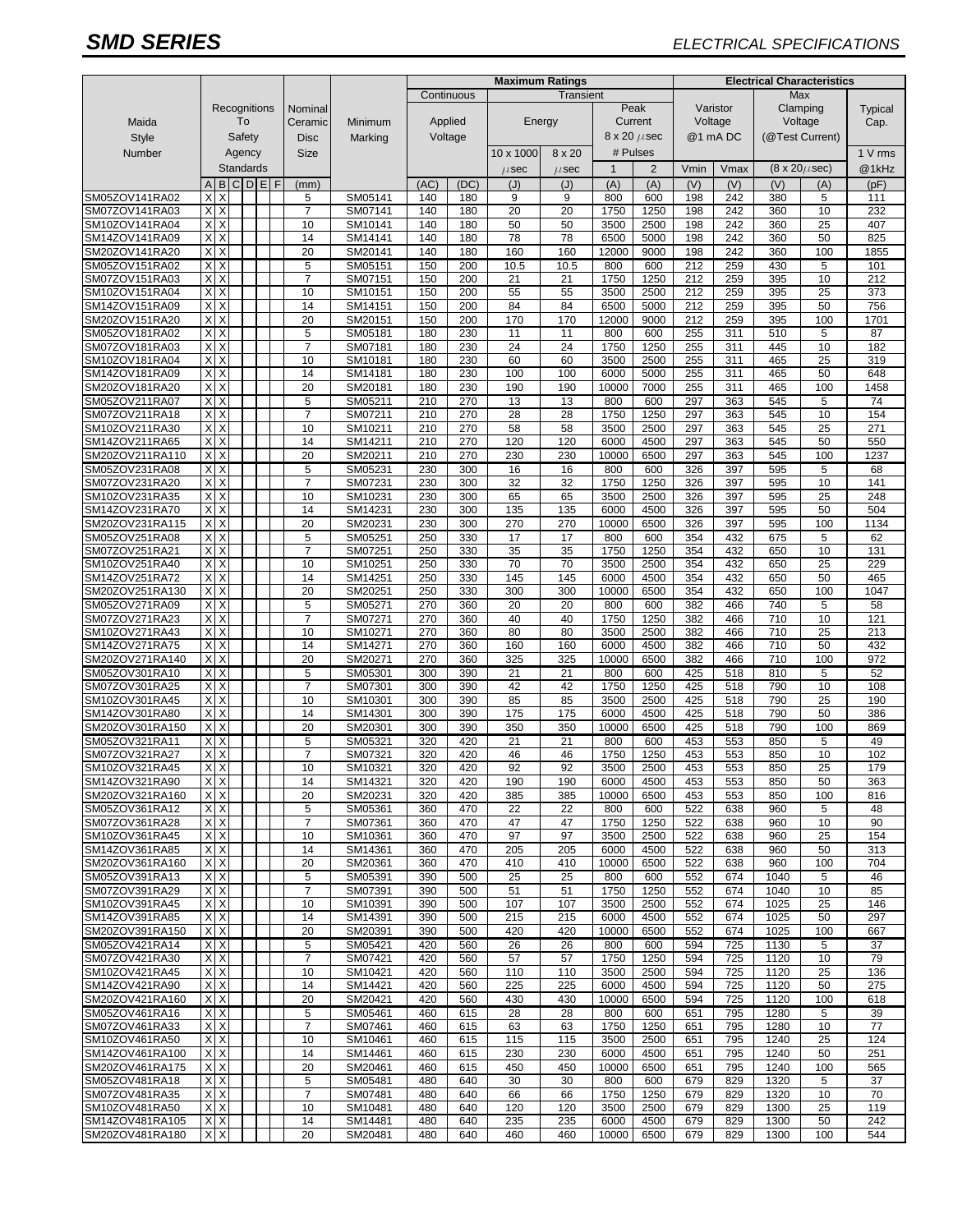## *SMD SERIES ELECTRICAL SPECIFICATIONS*

|                 |                  |              |             |         |             |         |            | <b>Maximum Ratings</b>  |           |               |                           |                 |         | <b>Electrical Characteristics</b> |      |                          |         |         |  |  |  |
|-----------------|------------------|--------------|-------------|---------|-------------|---------|------------|-------------------------|-----------|---------------|---------------------------|-----------------|---------|-----------------------------------|------|--------------------------|---------|---------|--|--|--|
|                 |                  |              |             |         |             |         | Continuous |                         |           |               | Max                       |                 |         |                                   |      |                          |         |         |  |  |  |
|                 |                  | Recognitions |             |         |             | Nominal |            |                         |           |               |                           |                 | Peak    | Varistor                          |      | Clamping                 |         | Typical |  |  |  |
| Maida           | To               |              | Ceramic     | Minimum | Applied     |         | Energy     |                         |           | Current       |                           | Voltage         | Voltage |                                   | Cap. |                          |         |         |  |  |  |
| Style           | Safety           |              | <b>Disc</b> | Marking | Voltage     |         |            | $8 \times 20 \ \mu sec$ |           | @1 mA DC      |                           | (@Test Current) |         |                                   |      |                          |         |         |  |  |  |
| Number          | Agency           |              |             |         | <b>Size</b> |         |            |                         | 10 x 1000 | $8 \times 20$ | # Pulses                  |                 |         |                                   |      |                          | 1 V rms |         |  |  |  |
|                 | <b>Standards</b> |              |             |         |             |         |            |                         | $\mu$ sec | $\mu$ sec     |                           | 2               | Vmin    | Vmax                              |      | $(8 \times 20 \mu \sec)$ | @1kHz   |         |  |  |  |
|                 |                  |              |             |         | ABCDEF      | (mm)    |            | (AC)                    | (DC)      | (J)           | $\mathcal{J}(\mathsf{J})$ | (A)             | (A)     | (V)                               | (V)  | (V)                      | (A)     | (pF)    |  |  |  |
| SM05ZOV511RA20  |                  | X X          |             |         |             | 5       | SM05511    | 510                     | 675       | 32            | 32                        | 800             | 600     | 722                               | 881  | 1390                     | 5       | 35      |  |  |  |
| SM07ZOV511RA37  |                  | XX           |             |         |             | –       | SM07511    | 510                     | 675       | 65            | 65                        | 1750            | 1250    | 722                               | 881  | 1390                     | 10      | 65      |  |  |  |
| SM10ZOV511RA55  |                  | XX           |             |         |             | 10      | SM10511    | 510                     | 675       | 125           | 125                       | 3500            | 2500    | 722                               | 881  | 1350                     | 25      | 112     |  |  |  |
| SM14ZOV511RA110 |                  | $X$ $X$      |             |         |             | 14      | SM14511    | 510                     | 675       | 240           | 240                       | 6000            | 4500    | 722                               | 881  | 1350                     | 50      | 227     |  |  |  |
| SM20ZOV511RA190 | X X              |              |             |         |             | 20      | SM20511    | 510                     | 675       | 470           | 470                       | 10000           | 6500    | 722                               | 881  | 1350                     | 100     | 510     |  |  |  |
| SM05ZOV551RA22  |                  | X X          |             |         |             | 5       | SM05551    | 550                     | 700       | 35            | 35                        | 800             | 600     | 778                               | 950  | 1480                     | 5       | 32      |  |  |  |
| SM07ZOV551RA39  |                  | XX           |             |         |             | -       | SM07551    | 550                     | 700       | 68            | 68                        | 1750            | 1250    | 778                               | 950  | 1480                     | 10      | 60      |  |  |  |
| SM10ZOV551RA60  |                  | X X          |             |         |             | 10      | SM10551    | 550                     | 700       | 130           | 130                       | 3500            | 2500    | 778                               | 950  | 1400                     | 25      | 104     |  |  |  |
| SM14ZOV551RA115 |                  | X X          |             |         |             | 14      | SM14551    | 550                     | 700       | 255           | 255                       | 6000            | 4500    | 778                               | 950  | 1400                     | 50      | 211     |  |  |  |
| SM20ZOV551RA200 |                  | X X          |             |         |             | 20      | SM20551    | 550                     | 700       | 510           | 510                       | 10000           | 6500    | 778                               | 950  | 1400                     | 100     | 475     |  |  |  |

A = UL1449 D = VDE

 $B = cUL$   $E = DEMKO$ 

 $C = CSA$  F =